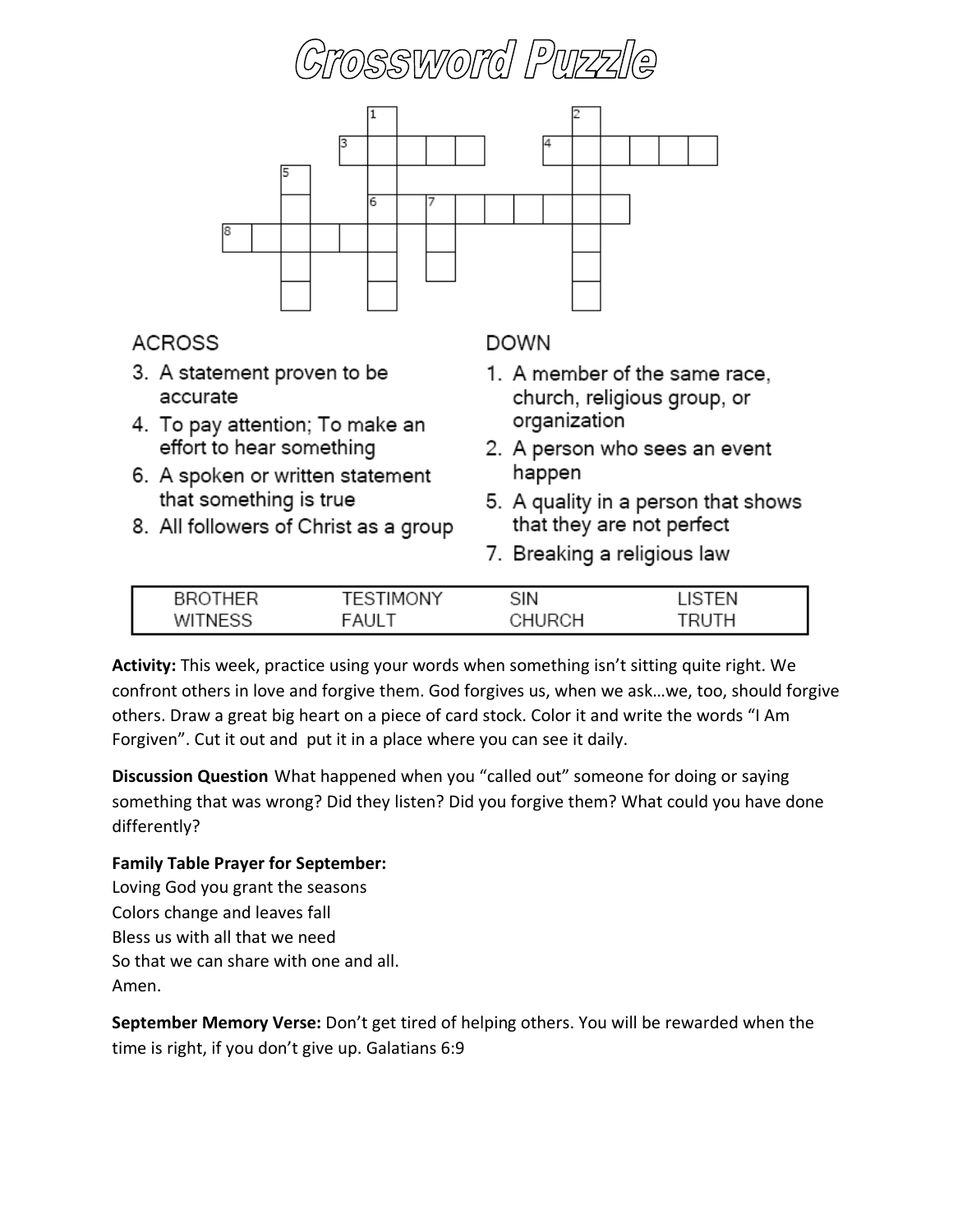



**"If a fellow believer hurts you, go and tell him -- work it out between the two of you. If he listens, you've made a friend." Matthew 18:15 (NIV)**

> Copyright © CalvaryCurriculum.com Used by Permission